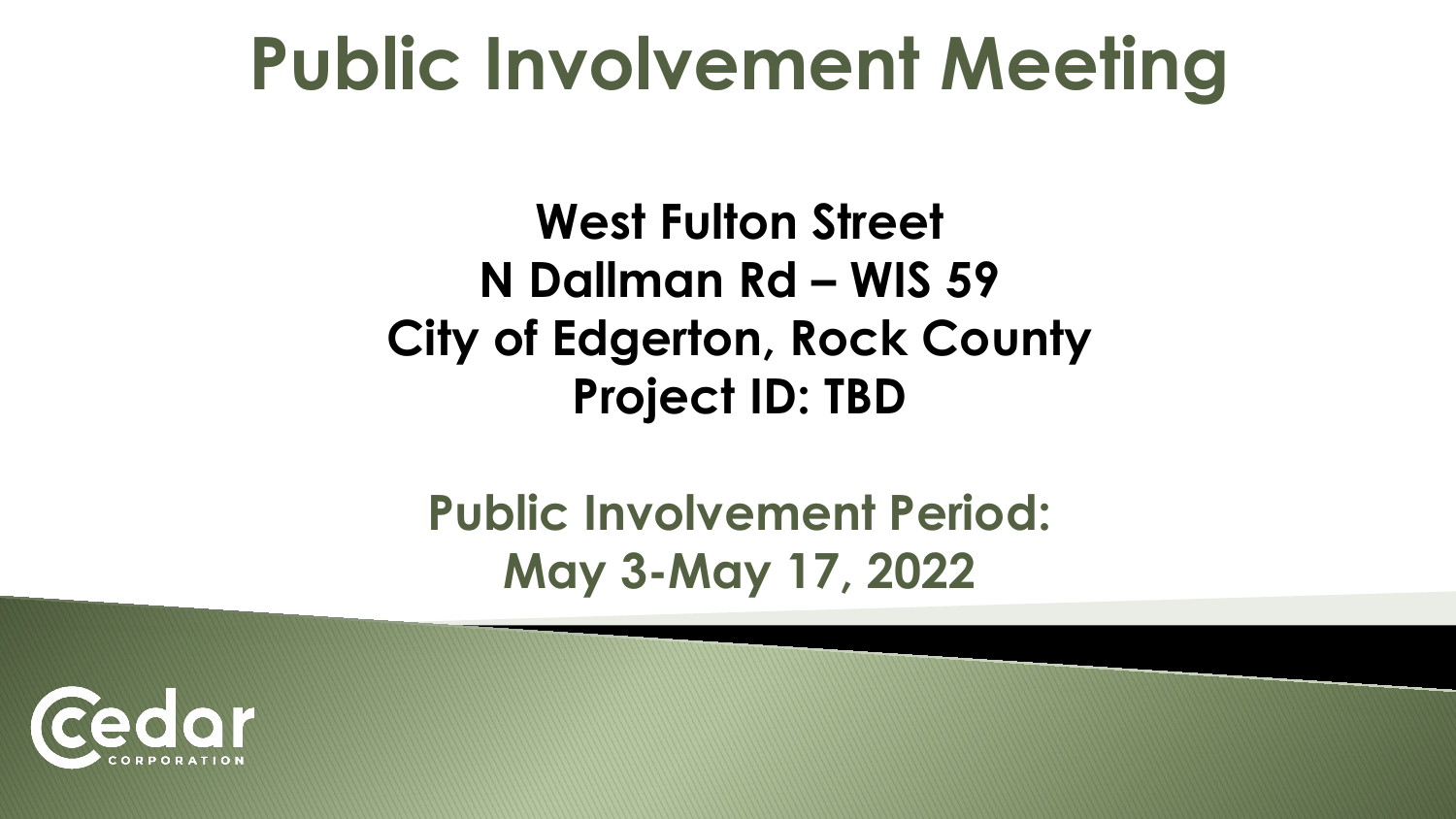## **Project Team**

- ▶ Zachary Pearson Project Manager
	- WisDOT Southwest Region Local Program
- Ramona Flanigan City Administrator ◦ City of Edgerton
- ▶ Bill Betzig, P.E. Consultant
	- Cedar Corporation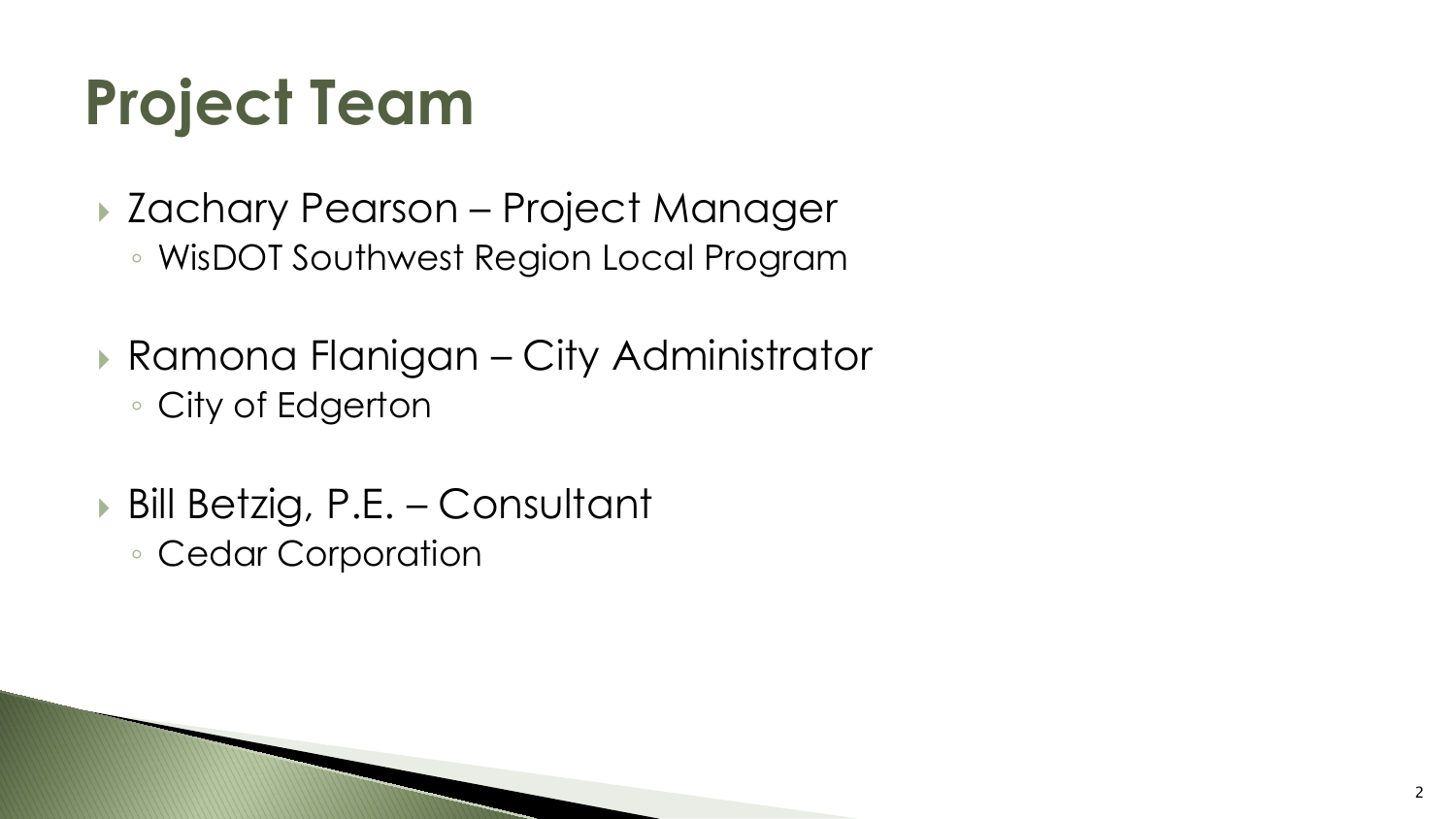# **Objectives**

- **Project Location**
- **Existing Facilities**
- ▶ Project Purpose and Need
- Current Deficiencies
- ▶ Project Details
- Costs
- ▶ Project Schedule
- Questions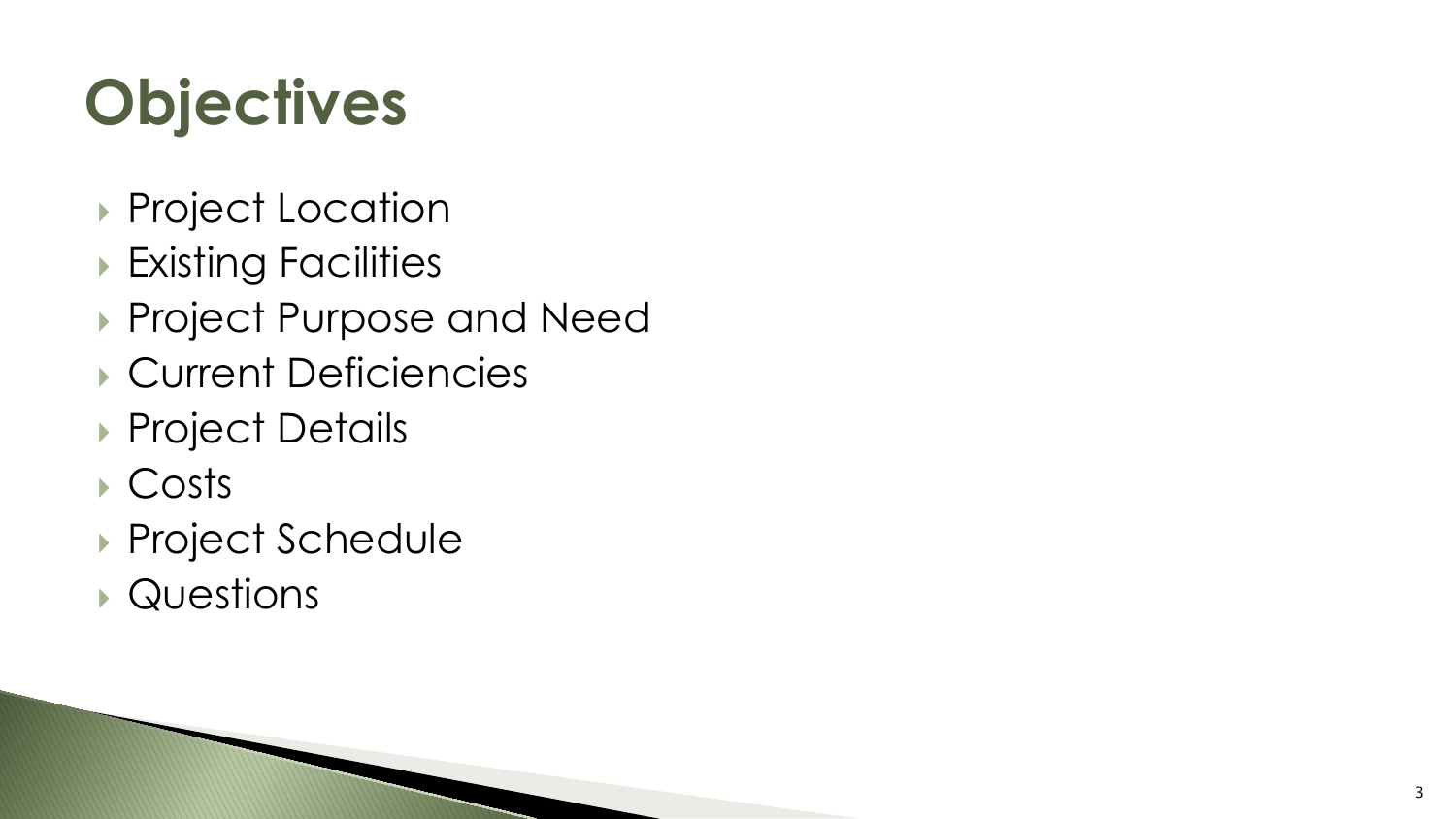# **Project Location**

- **If the proposed project** involves improving the asphalt pavement along West Fulton Street between N Dallman Rd and WIS 59 (approx. 0.5 miles).
- **In This segment of West Fulton** Street is located on the west edge of the City of Edgerton in northcentral Rock County.

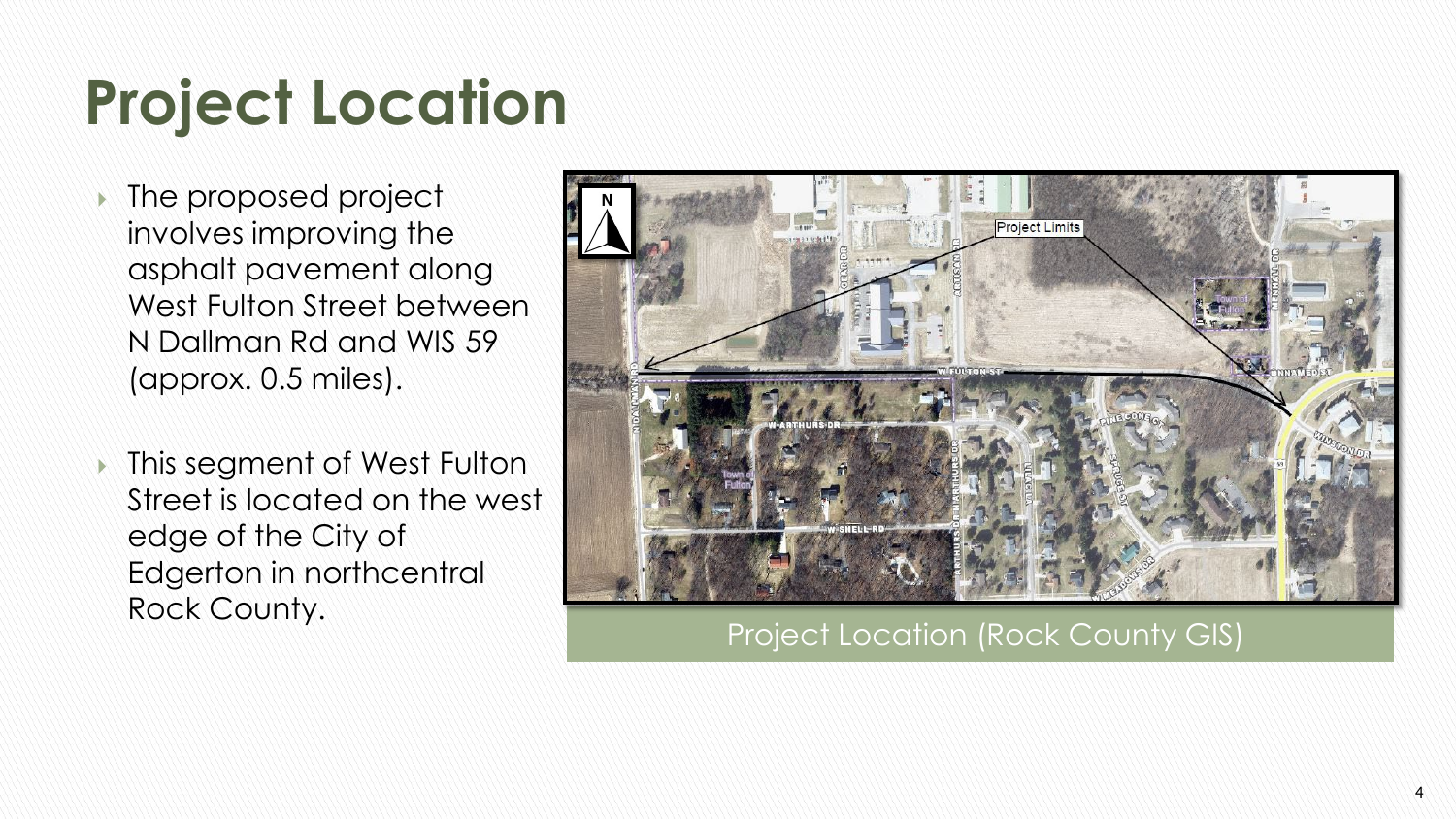# **Existing Facilities**

- The existing roadway (West Fulton Street) is a 2-lane urban roadway which serves primarily to connect rural areas west of the City of Edgerton, as well as industry along the north edge of the roadway, to WIS 59 and the City of Edgerton.
	- 2 12-ft. asphalt travel lanes; 8-ft. paved shoulders, and concrete curb and gutter
	- 66-ft. right of-way (33 ft. left and right of the centerline)
	- Posted speed limit of 25 mph
	- Land use in the vicinity of the roadway is primarily residential, commercial, and municipal.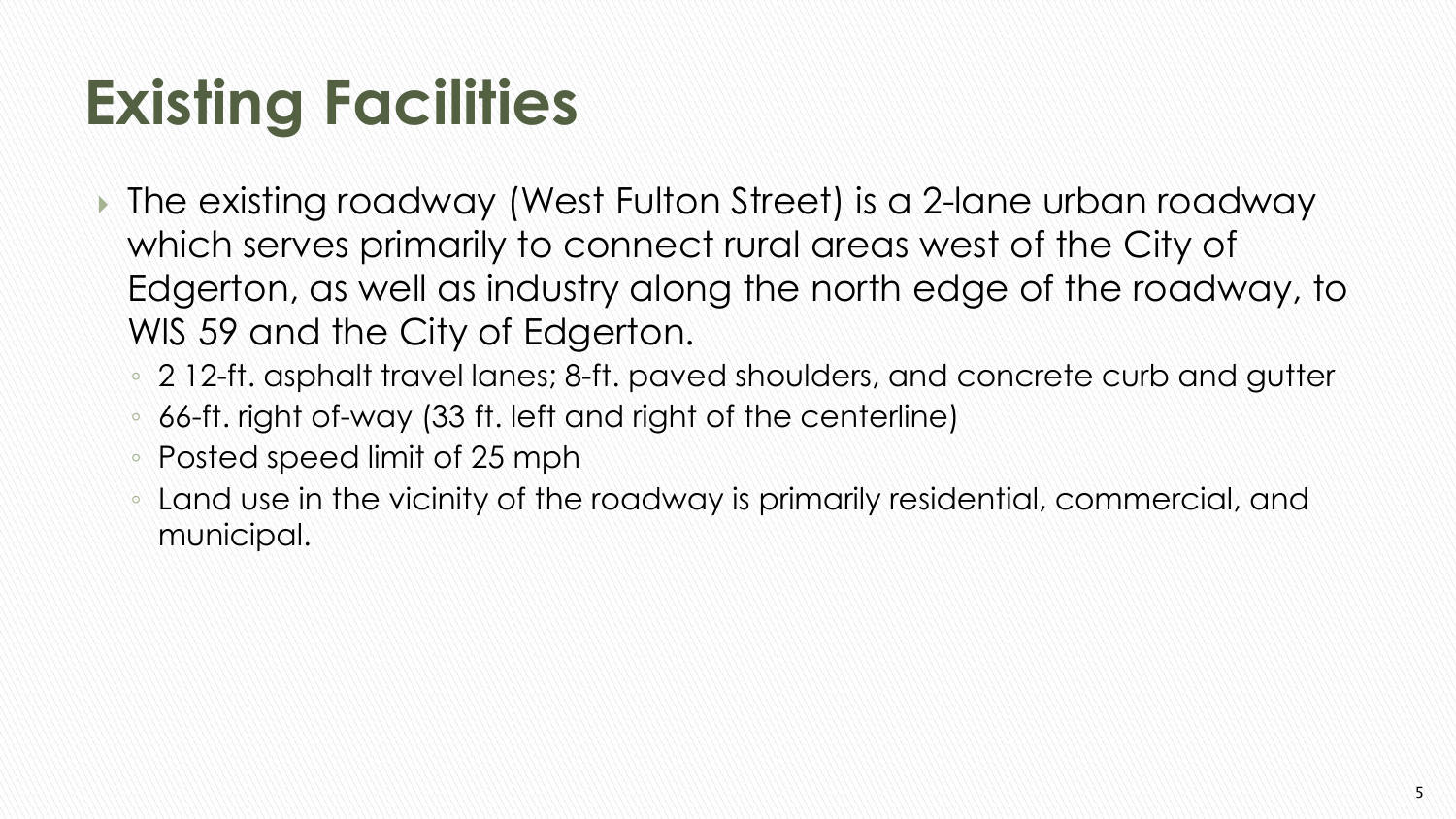## **Project Purpose and Need**

- The purpose of the proposed action is to maintain and improve an important roadway in the local transportation system by addressing pavement deficiencies along West Fulton Street.
- The need of this project is to address pavement deficiencies along West Fulton Street within the project limits.
	- The existing pavement is showing signs of longitudinal and lateral cracking, as well as alligator cracking throughout.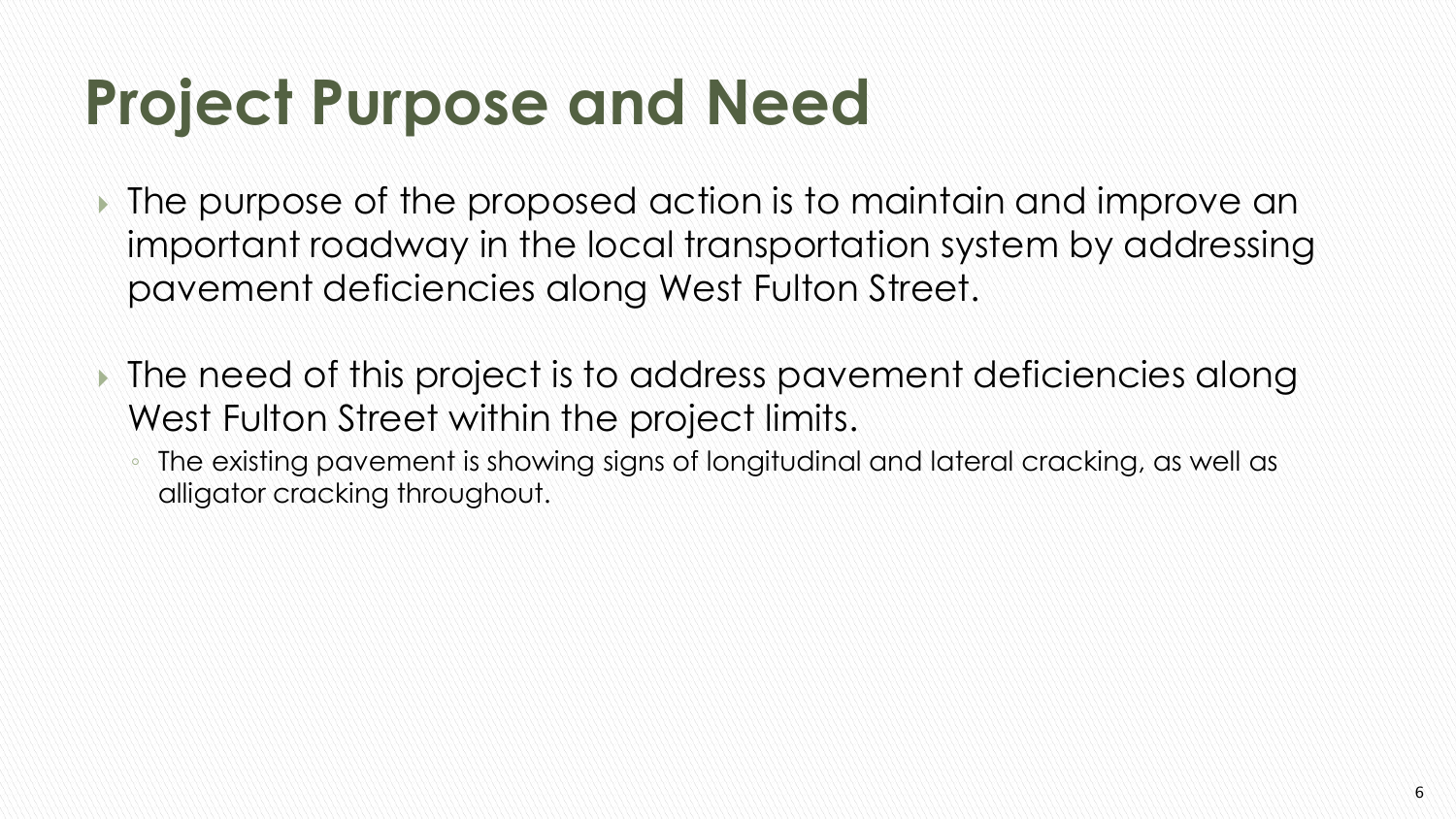### **Current Deficiencies**



#### Pavement deficiencies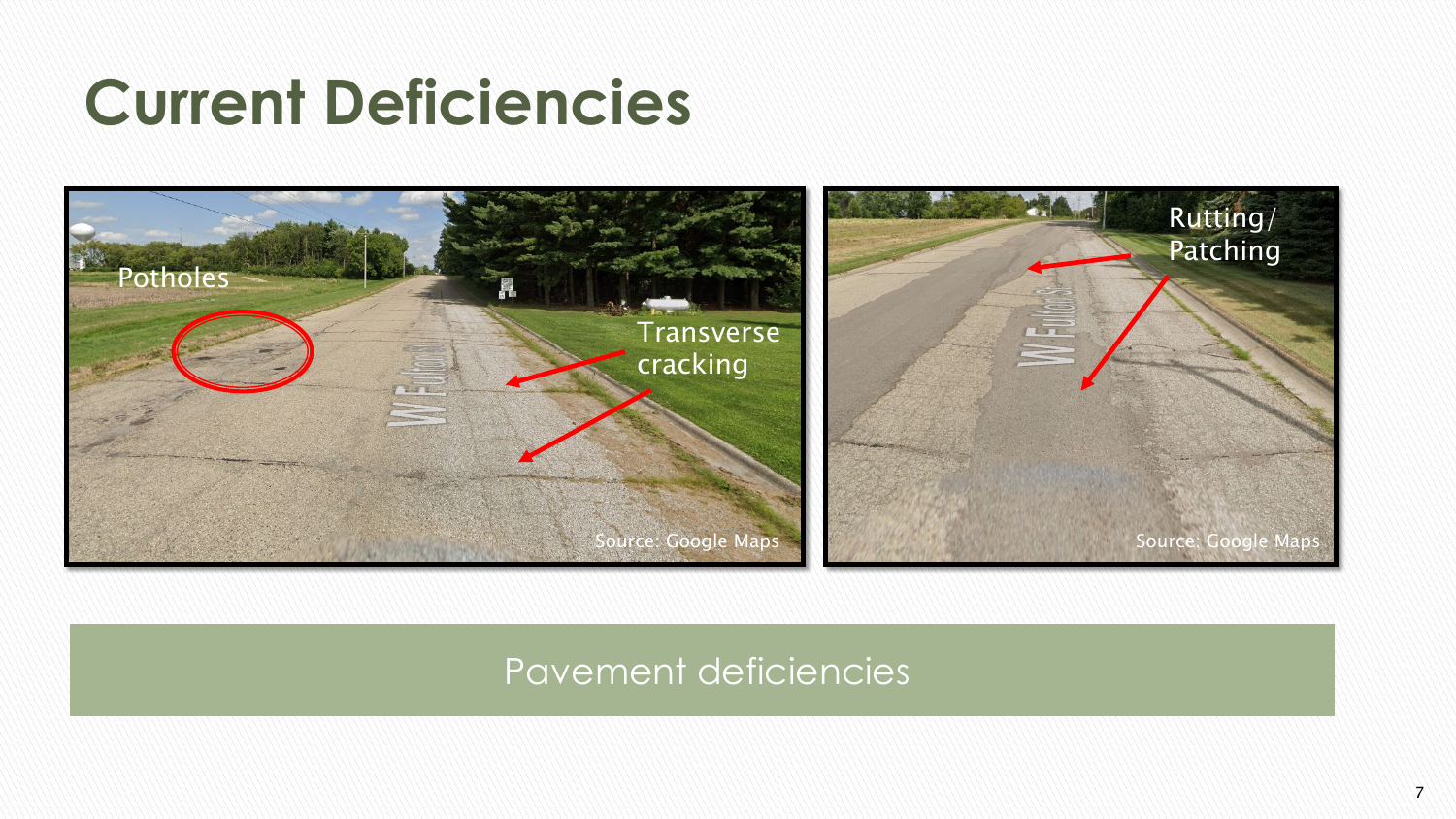## **Proposed Improvements**

- Remove and replace road core between existing curbs within the project limits.
	- Replace base course and asphalt pavement
	- Potential for limited storm sewer replacement, curb repairs
- If the project is awarded, construction is anticipated for summer of 2023.
- During construction, the project area would be closed to through traffic. ◦ Access will be maintained to properties along West Fulton Street.
- No changes to speed limit are proposed.
- Asphalt travel lanes will remain 12 ft. wide; no changes to shoulders are proposed. ◦ Outside edges of travel lanes will be identified as bike or shared lanes
- No new right-of-way or other real estate acquisitions are proposed. All proposed work will take place within the existing curb and gutter of the roadway.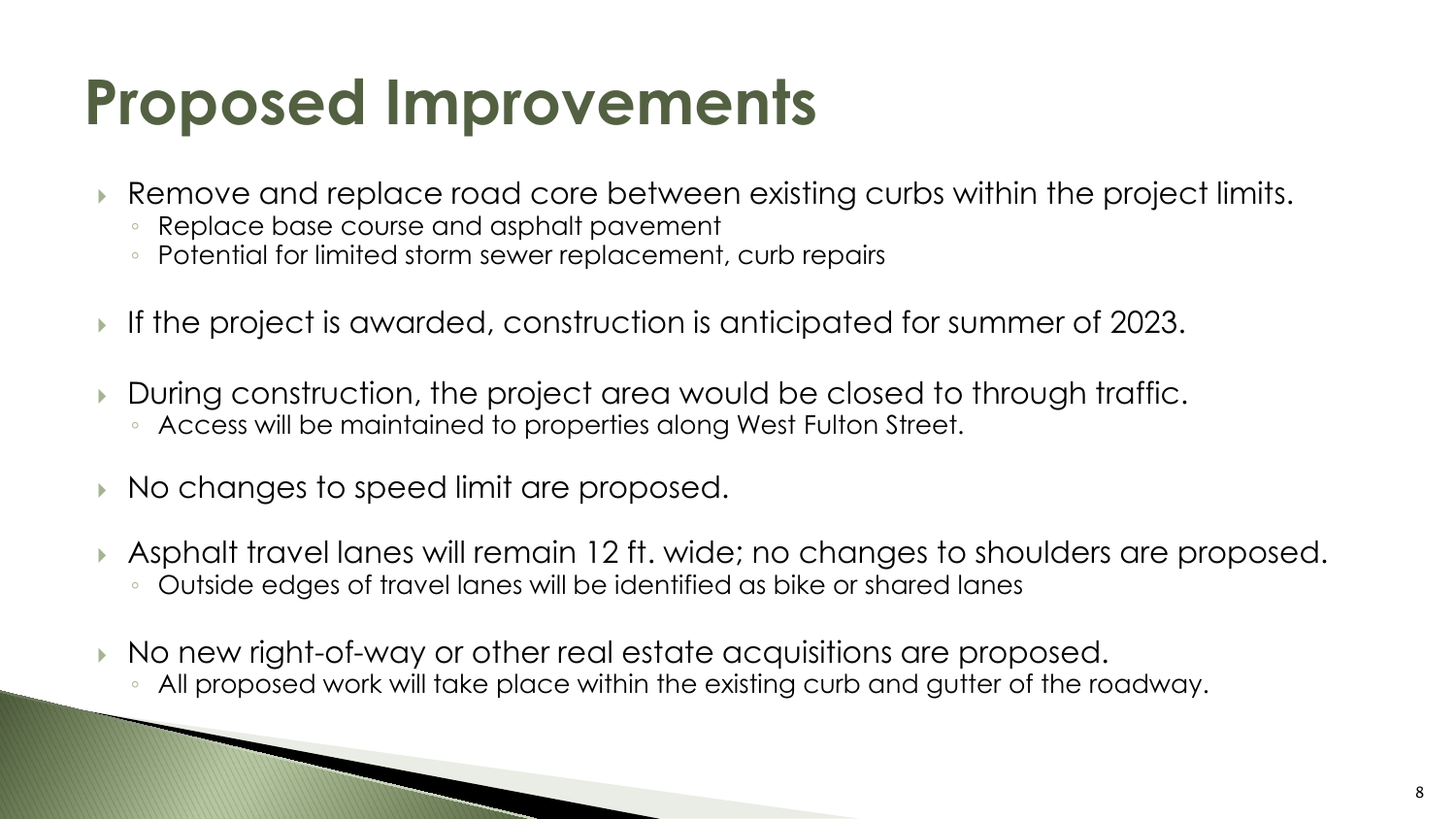### **Costs**

- If the project is chosen, funding will be provided by the Wisconsin Department of Transportation's (WisDOT) Bipartisan Infrastructure Law (BIL) Program.
- Federal funding will cover 80% of the anticipated construction and oversight costs, and the City of Edgerton will fund the remaining 20%. The City of Edgerton will be funding 100% of the design costs.
- ▶ The total cost for constructing this project is anticipated to be approximately \$950,000; the final cost will be based on final quantities for the project.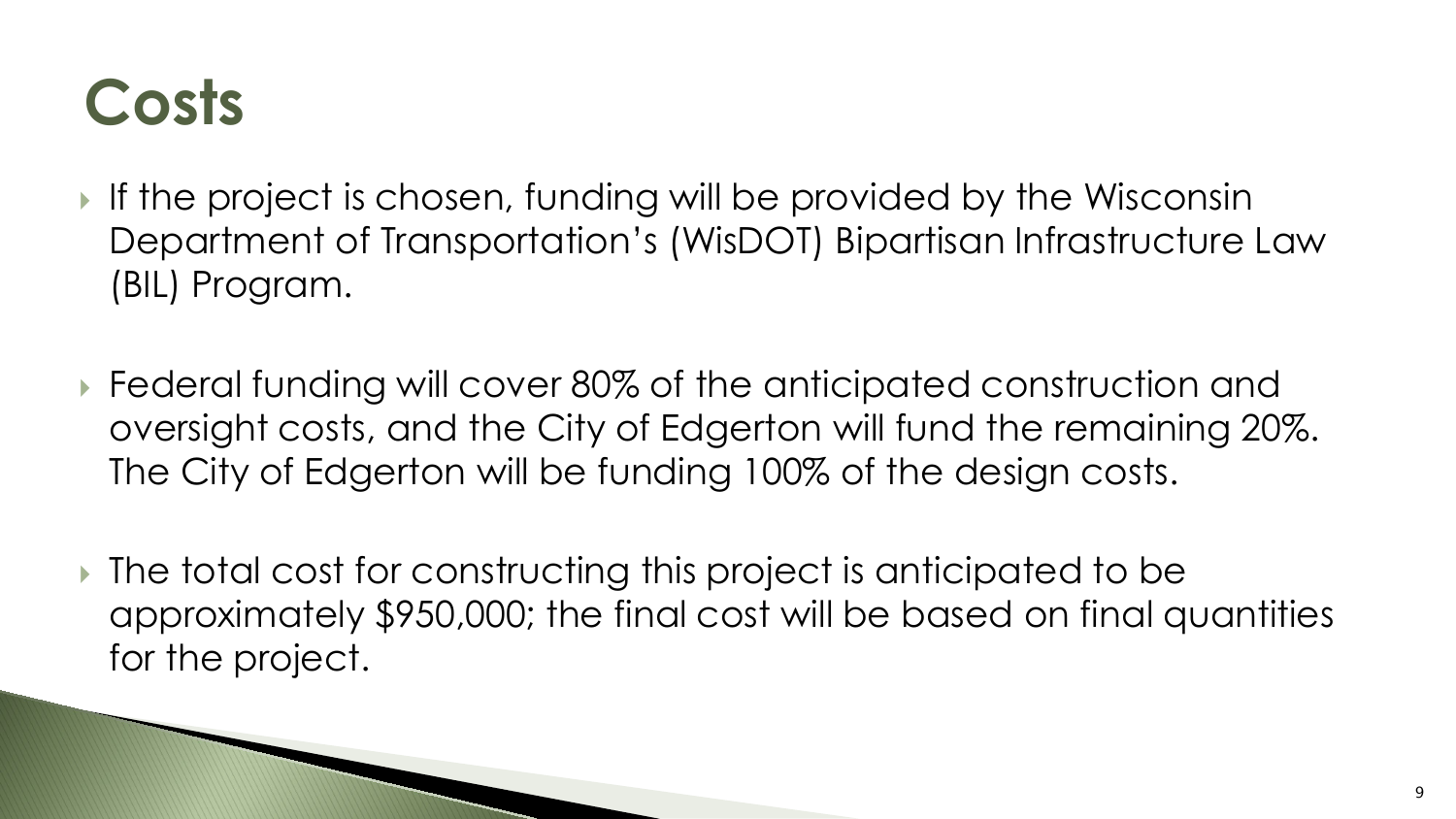## **Public Involvement Schedule**

- ▶ Public Involvement May 3, 2022 to May 17, 2022
- In-person Public Involvement Meeting May 17, 2022, 5:30-7:00pm
	- City of Edgerton City Hall
	- 12 Albion Street
	- Edgerton, WI 53534